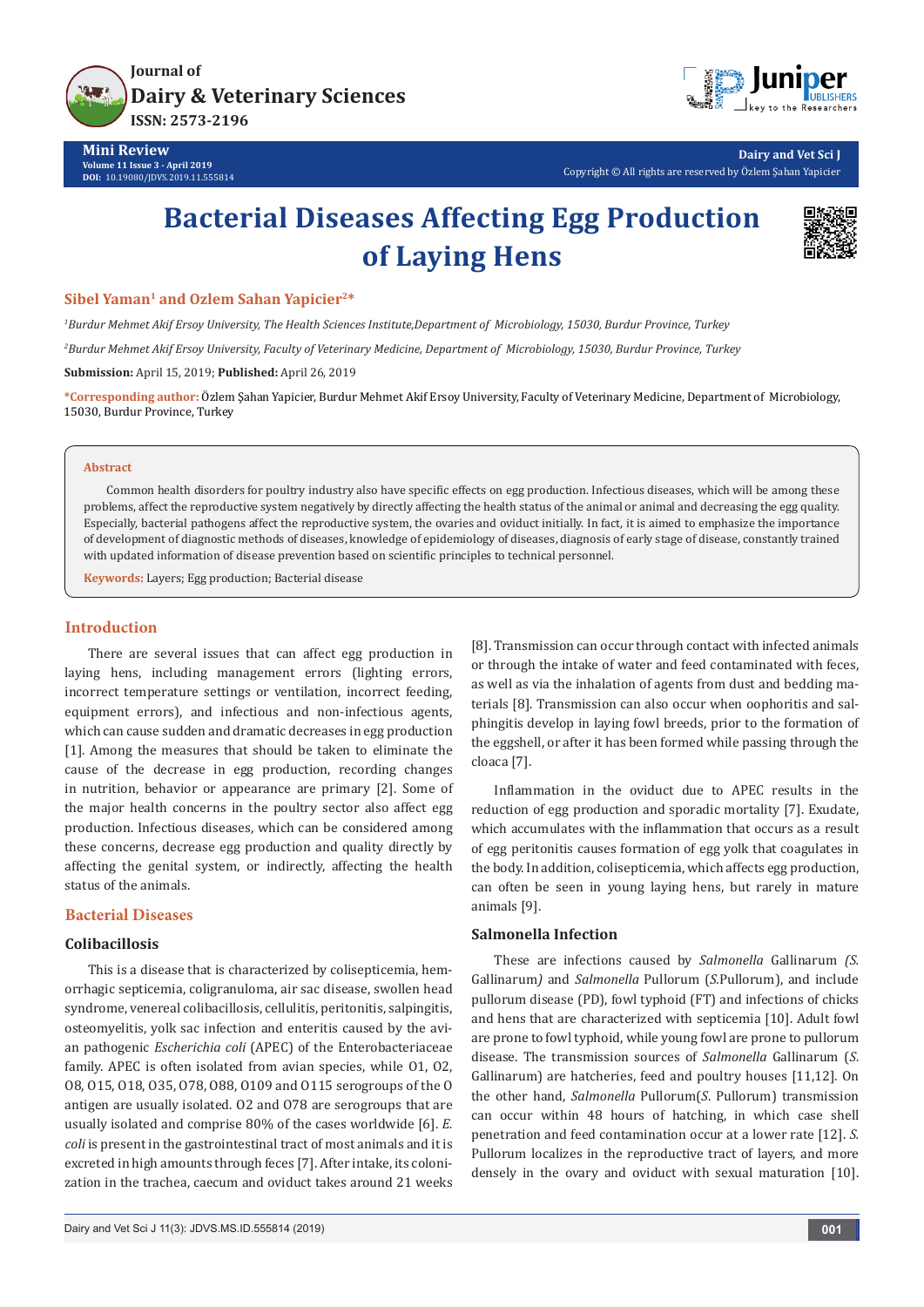Amorphous and cystic follicles can cause minimal lesions such as small nodules or regression of ovarian follicles and can be seen when chronic infection occurs. In this case, the oviduct fills with a caseous exudate, causing the disfunction of the ovary and oviduct, thus leading to peritonitis [10].

## **Fowl Cholera**

This is a septicemic disease of domestic and wild fowl with high mortality and morbidity rates, caused by Pasteurella multocida (*P. multocida*) of the Pasteurellaceae family [9]. Adult chickens are more prone than young fowl [9], and broilers are more resistant to the disease than layers, resulting in deaths at higher rates in laying hens [13]. Transmission occurs through the digestive tract, respiratory tract, skin and conjunctiva, and is particularly transmitted through the feces or oral/nasal discharge of animals that have recovered from the infection [9]. The ovaries are infected cases of acute cholera in laying hens. Matured follicles take on a flabby and densely vascularized appearance, and the follicular content is released into the peritoneum as soon as the follicles rupture. The stroma of unmatured follicles and ovaries are hyperemic, which leads to a decrease in production in laying hens [8].

#### *Gallibacterium anatis* **infection**

Gallibacterium anatis (*G. anatis*) of the Pasteurellaceae family was known previously as Pasteurella anatis [14]. Gallibacterium has been reported in many countries around the world [11], with age, stress, weakened immunity status and hormonal factors all being effective in disease occurrence. In addition to chickens, other avian species, such as duck, turkey, pheasant a partridge, are prone to *G. anatis* [15,16]. The horizontal route is effective in the transmission of the disease. Although uncommon in the Pasteurellaceae family, trans-ovarian infection, which supports vertical transmission, has been proven for *G. anatis* [16], and this was confirmed in particular with the isolation of the agent from the yolk sac of a four-day old chick. A decrease in egg production is seen in the peak period of chickens caused by lesions such as folliculitis, and ruptures and hemorrhagic follicles that occur in the genital tract of adult laying hens [16,17].

#### **Infectious Coryza**

Chickens are natural hosts of the agent Avibacterium paragallinarum (*A.paragallinarum*) [8]. The disease is characterized by a swelling around the eyes and face. The agent is transmitted through secretions and excretions between animals. Transmission can also occur through the exchange of machinery/equipment between farms, and also by personnel [15]. It causes a 10–40% decrease in egg production. Morbidity of the disease is 80–100%, while mortality is around 10% [8].

### **Mycoplasma Infection**

Mycoplasma synoviae (MS) and Mycoplasma gallisepticum (MG) are the cause of mycoplasma infections, for which chickens are natural hosts MG causes chronic respiratory infections [8]. The primary symptoms are coughing, panting, slight opening of the beak and reduction in feed intake [11]. Decrease in egg production, co-inflammation of the cornea and conjunctiva, facial edema and tear secretion are clinically apparent [16]. Oviduct thickening and salphingitis in laying hens are considered to be causes of decreases in production. Chicks that hatch from the eggs of infected animals play a significant role in lateral transmission. The most significant route is transmission through eggs. Vertical transmission through infected eggs is observed [16,17].

MS infection is seen in chickens older than 4 weeks of age. It is usually an upper respiratory tract infection [11]. Strains isolated in recent years were frequently isolated from flocks with decreased egg production and egg defects [16,17]. The agent causes the eggshell to become thinner, to lose opacity and to develop a rough surface. Thus, eggs tend to crack or break more easily. The agent causes more than 10% of eggs to be unfertilized as well as a decrease in egg production [16].

#### *Ornithobacterium rhinotracheale***(ORT) Infection**

This is a contagious, fatal respiratory disease that causes growth deficiency. Its natural hosts are chickens and turkeys [18]. ORT can be transmitted vertically, but also horizontally through aerosols or drinking water. The agent can be isolated from the ovary, oviduct, hatching eggs and unfertilized eggs. A production decrease in commercial layers, an increase in the number of eggs of smaller size than normal and changes in shell quality are among the clinical symptoms of the disease [18].

#### **Conclusion**

It has been demonstrated that egg production loss can be attributed to several causes other than management error in establishments, with infectious agents led by bacterial and viral diseases emphasized in particular. When infectious factors affecting egg production are considered individually, the measures to be taken in poultry houses should be considered more significant than the treatment of disease. All efforts aimed at controlling disease agents should be considered within the scope of biosecurity, including the prevention of entry of disease agents into the establishment, the prevention of transmission of the disease to healthy animals in the event of a disease outbreak, the taking of measures to prevent contaminated materials from disseminating into the environment and the elimination of disease agents from the environment are necessary. Accordingly, every poultry house/establishment should prepare a biosecurity plan. A protection, control and eradication program should be implemented with information obtained from a monitoring of the diseases that affect egg production. In this regard, the development of disease diagnostic methods, the gaining of knowledge of disease epidemiology's, early disease diagnosis and training of technical personnel with new and updated information are considered necessary.

#### **References**

1. Spitzer H (2015) An analysis of bacterial contamination of chicken eggs and antimicrobial resistance. Celebrating Scholarship & Creativity Day 77.